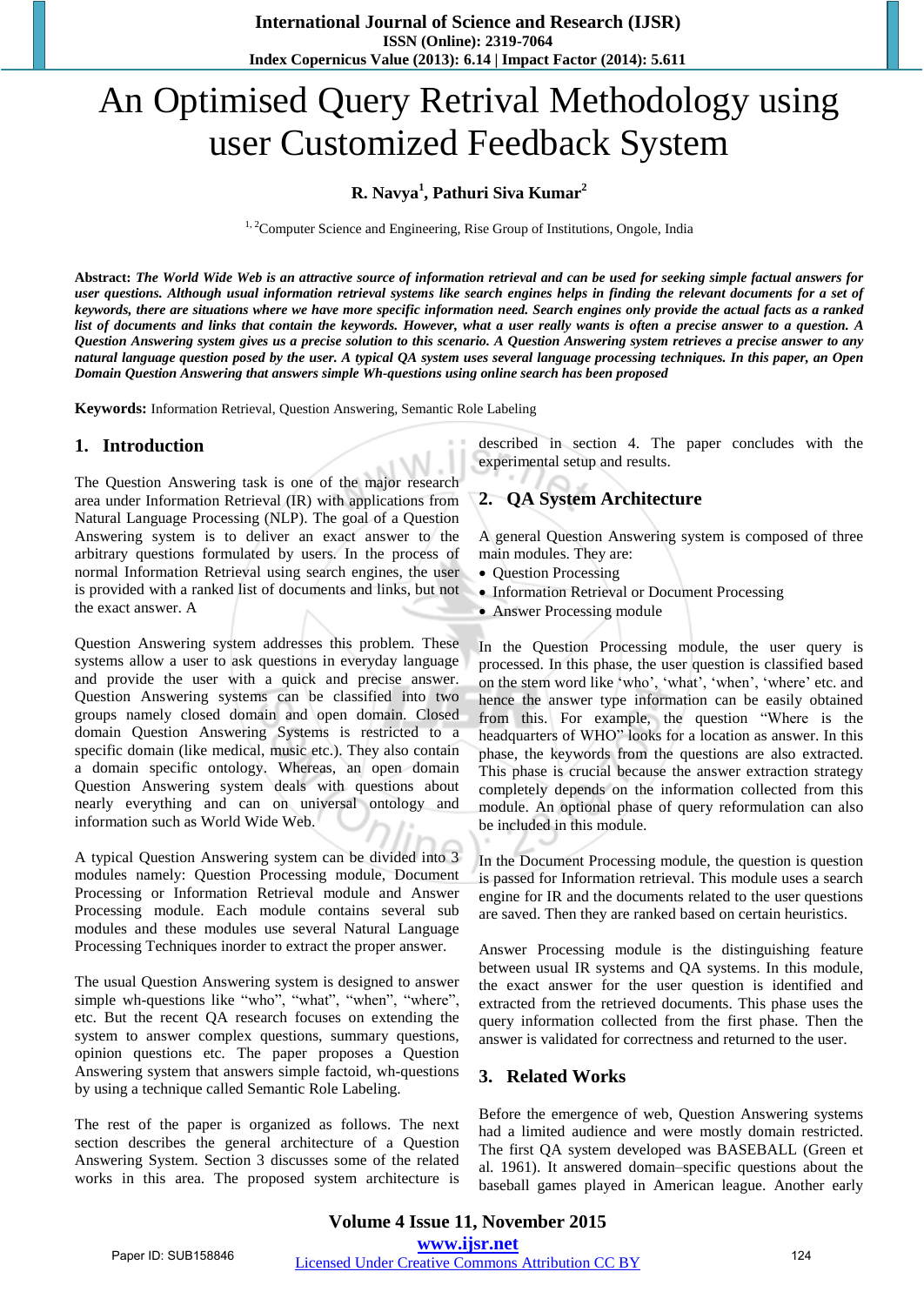work was LUNAR system (Woods et al. 1972) used to access, compare and evaluate the chemical analysis data on lunar rock and soil composition that was accumulating as a result of the Apollo moon mission.

When the web became popular, QA systems became open domain and millions were able to access these systems. START (Katz, 1997) Information Server built at the MIT Artificial intelligence Lab is one of the first web-based QA systems. A new method called Knowledge annotation approach was introduced in the system.

The work in QA system, for the past few years, has been flourished by the inclusion of QA task in the yearly Text Retrieval Conference (TREC), sponsored annually by the U.S. National Institute of Standards and Technology (NIST) and the Cross Language Evaluation Forum (CLEF). These competitions helped to develop and improve the research in this field.

A semantics based QA system accessible via the web was developed bt Hovy et al. The system was named Webclopedia. In the system, the parsed question is expanded and converted to multi unit words and related documents are retrieved. Answers are selected using machine learning based grammar parser.

Radev et al. Proposed a method called Probabilistic Phrase Reranking (PPR) in their web-based question answering system (NLQA). The method was fully implemented at the University of Michigan as a Web-accessible system, called NSIR which relies on an existing search engine to return documents that are likely to contain the answer to a user question.

A general-purpose, fully automated question-answering system available on the web was MULDER developed by Kwok et al. MULDERs architecture relies on multiple search engine queries, natural-language parsing, and a novel voting procedure to yield reliable answers coupled with high recall.

Harabagiu et al proposed a system called FALCON that was presented in TREC-9. The system used a method called boosting, which integrates different forms of syntactic, semantic and pragmatic knowledge for the goal of achieving better performance. The answer engine handles question reformulations, finds the expected answer type from a large hierarchy using WordNet semantics and extracts the answers after performing unifications on the semantic forms of the question and its candidate answers. FALCON also used Named Entity recognition technique and the answers were extracted from semantically rich passages that match the question type.

Dan Moldovan et al. proposed LASSO, A Tool for Surfing the Answer Net in TREC 8. In order to find answers in large collections of documents, novel language processing techniques were included in the system. The question was processed by combining syntactic information with semantic information that characterized the question in which eight heuristic rules were defined to extract the keywords used for identifying the answer.

Recent research in QA systems use the ontology based methods to improve the efficiency. Current works in QA are based on semantic web. Bollegala et al. proposed an automatic method to estimate the semantic similarity between words or entities using web.

Semantic similarity is computed by mapping terms to an ontology and by examining their relationships in that ontology. For that, ontologies like Wordnet are used. The similarity is measured by page counts and by analyzing the retrieved snippets. Coefficients like WebJaccard, Web PMI, WebOverlap etc. can be used to find the semantic similarity between question answer pair, and hence improve the performance.

## **4. Proposed System**

A simple Question Answering system was implemented using the technique called Semantic Role Labeling. The system consisted of three phases called Query Processing, Document Processing, Answer Processing. In each of these phases, several language processing components were used. The system is web based and hence uses the search engine to extract information from the web.

The first phase is to identify the keywords from the user question. In this phase, the user question is analyzed and classified based on the stem word. From the question stem word, The expected answer type information can be obtained.



The next phase is Information Retrieval using search engine. The user question is passed on to an online search engine and the documents related to query are retrieved. These documents undergoes some linguistic techniques like POS tagging, Parsing etc. The third and final phase is the Answer Processing phase, which distingushes question answering systems from the usual text retrieval systems. The proper answer for the user question is identified and extracted from the retrieved documents. The query information collected from the first phase can be used for validating the answer.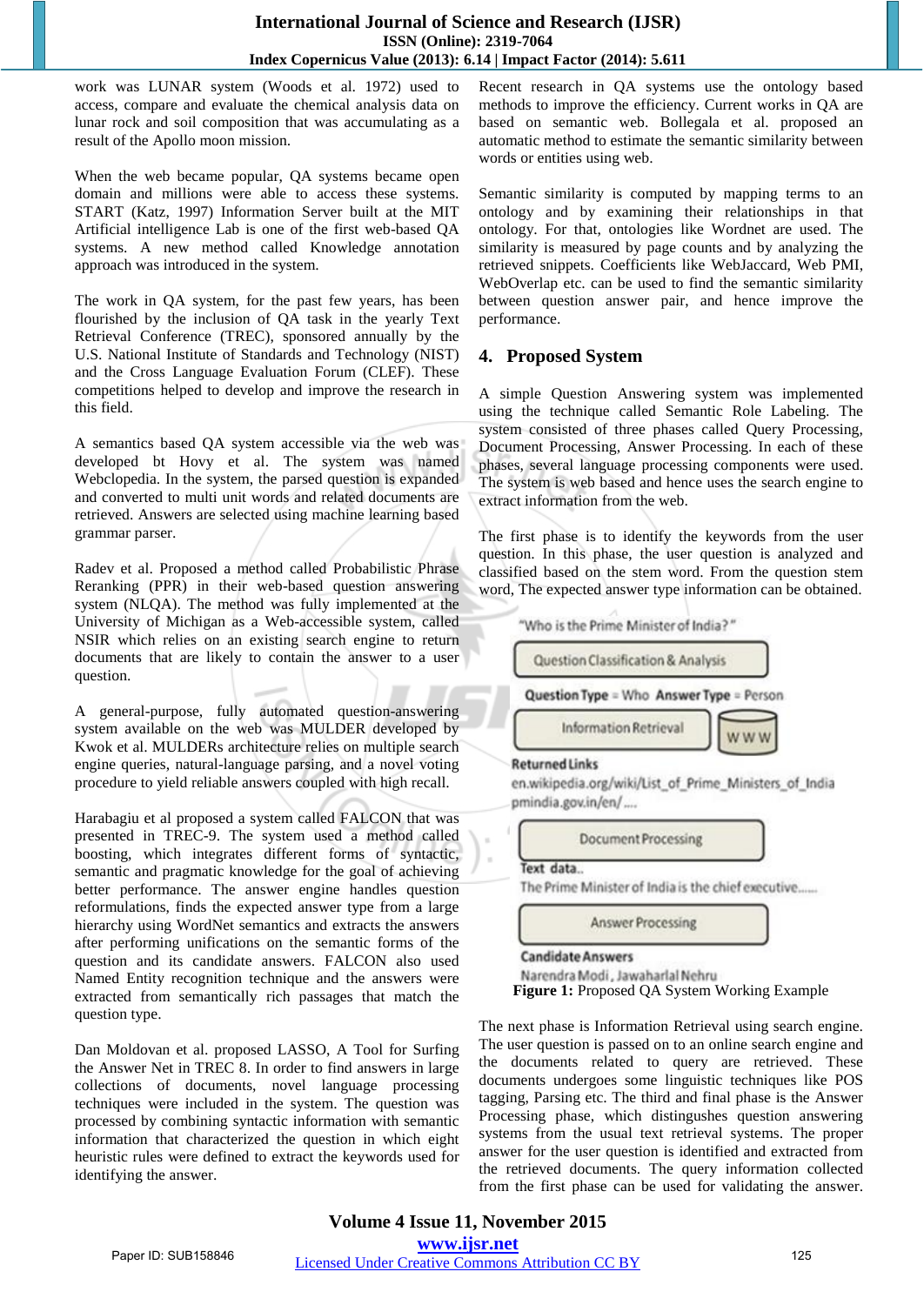#### **International Journal of Science and Research (IJSR) ISSN (Online): 2319-7064 Index Copernicus Value (2013): 6.14 | Impact Factor (2014): 5.611**

For identifying the exact answer, a technique called semantic role labeling is been used. 4.1 Semantic Role Labeling The technique called SRL or Semantic Role Labeling is used to label the semantic roles in a sentence. Also known as Shallow Semantic Parsing, Case Role Analysis, Thematic Analysis etc., this technique has applications in the research areas of Question Answering systems, Text summarization, Machine Translation etc. The goal is to identify all the constituents that fill a semantic role, i.e. to determine the roles like Agent, Patient, Instrument, Location, Time etc. in a sentence. SRL can be used for identifying the exact answer for a user question. For example, "Who" question uses Agents or Actors i.e. Persons as the answer. Similarly, "Where" question requires a Location as answer and "When" question uses Time or Temporal tags as answer. By combining these information, a simple factoid Question Answering system can be implemented.

## **5. Conclusion**

The wealth of information on the web makes it an attractive source for seeking information. Retrieval of accurate information like quick answers to simple factual questions from web is done with the help of a QA system. A Question Answering system provides the user a precise answer for the wh-question. The question Answering systems helps the user to get a quick and precise answer for simple whquestions. For this purpose, QA systems heavily use language processing components like Parser, Tagger etc. In this paper, a simple QA system was implemented using a technique called Semantic Role Labeling and the performance of the system is compared with a QA system that uses pattern matching. As a part of future enhancement, the system can be extended for answering complex questions.

## **References**

- [1] M Ramprasath, S Hariharan Improved Question Answering System by semantic reformulation, IEEE-Fourth International Conference on Advanced Computing, 2012.
- [2] Ali Mohamed Nabil Allam, and Mohamed Hassan Haggag, The Question Answering Systems: A Survey, International Journal of Research and Reviews in Information Sciences (IJRRIS), September 2012 Science Academy Publisher, United Kingdom.
- [3] B.F. Green, A.K. Wolf, C. Chomsky, and K. Laughery, Baseball: An automatic question answerer, In Proceedings Western Computing Conference, 1961.
- [4] Woods W., Progress in natural language understanding an application to lunar geology, American Federation of Information Processing Societies (AFIPS) Conference Proceedings 1973.
- [5] Hovy E., Gerber L., Hermjakob U., Junk M., and Lin C.Y., Question answering in webclopedia ; The Ninth Text REtrieval Conference (TREC 9), 2002.
- [6] Moldovan D., Lasso: A Tool for Surfing the Answer Net, In Proceedings of the Eighth Text Retrieval Conference (TREC-8).
- [7] Text Retrieval Conference (TREC), http://trec.nist.gov
- [8] Cross Language Evaluation Forum (CLEF) (http://www.clefcampaign.org/).
- [9] Deepak Ravichandran, Eduard Hovy, Learning Surface Text Patterns for a Question Answering System , In Proceedings of the ACL Conference, 2002.
- [10]Soubbotin M. M., Patterns of potential answer expressions as clues to the right answers, In NIST Special Publication, The Tenth Text Retrieval Conference TREC- 10, Gaithersburg 2002.
- [11]L. Hirschman, R. Gaizauskas, Natural language question answering: the view from here, Natural Language Engineering 7, 2001 Cambridge University Press.
- [12]Marco De Boni, Suresh Manandhar, Implementing clarification dialogues in open domain question answering, Natural Language Engineering, Pages 343- 361, 01/2005.
- [13]Danushka Bollegala, Yutaka Matsuo, and Mitsuru Ishizuka , A Web Search Engine-Based Approach to Measure Semantic Similarity between Word , IEEE Transactions On Knowledge And Data Engineering, July 2011.
- [14]Abney S., Collins M., and Singhal A., Answer extraction , In the Proceedings of ANLP 2000.
- [15]A Harabagiu, Dan Moldovan, Marius Paaca, Rada Mihalcea, Mihai Surdeanu, Rzvan Bunescu, Roxana Girju, Vasile Rus, Paul Morarescu, FALCON: Boosting Knowledge for Answer Engines , In NIST Special Publication 500-249:The Ninth Text REtrieval Conference (TREC 9)
- [16]Kwok C., Etzioni O., and Weld D. S., "Scaling question answering to the web", In the Proceedings of the 10th World Wide Web Conference (WWW 2001), Hong Kong.
- [17]Kangavari M., Ghandchi S. & Golpour M, Information Retrieval: Improving Question Answering Systems by Query Reformulation and Answer Validation, World Academy of Science, Engineering and Technology, 2008.
- [18]Boris Katz,From Sentence Processing to Information Access on the World Wide Web , AAAI Technical Report, 1997
- [19]Sreelakshmi V, Sangeetha Jamal, Web Based Question Answering System using Pattern Matching , in International Conference on Information Science - ICIS, July 2014, College of Engineering Cherthala.
- [20]Ronan Collobert, Weston , L. Bottou, M. Karlen, K. Kavukcuoglu and P. Kuksa. , Natural Language Processing (Almost) from Scratch, Journal of Machine Learning Research (JMLR), 2011.
- [21]R. Collobert, J. R. Collobert. Deep Learning for Efficient Discriminative Parsing, in International Conference on Artificial Intelligence and Statistics (AISTATS), 2011.
- [22]D. Gildea, D. Jurafsky, Automatic labeling of semantic roles , Computational Linguistics.
- [23]S. Narayanan, Harabagiu, Question Answering on Semantic Structures, In Proceedings of the 19th COLING.
- [24]Sreelakshmi V, Sangeetha Jamal, Survey Paper : Question Answering Systems, in National Conference on Computing and Communication - (NCCC ), March 2014, GEC Idukki.
- [25]Poonam Gupta, Vishal Gupta, "A Survey of Text Question Answering Techniques", International Journal of Computer Applications, Volume 53, September 2012.